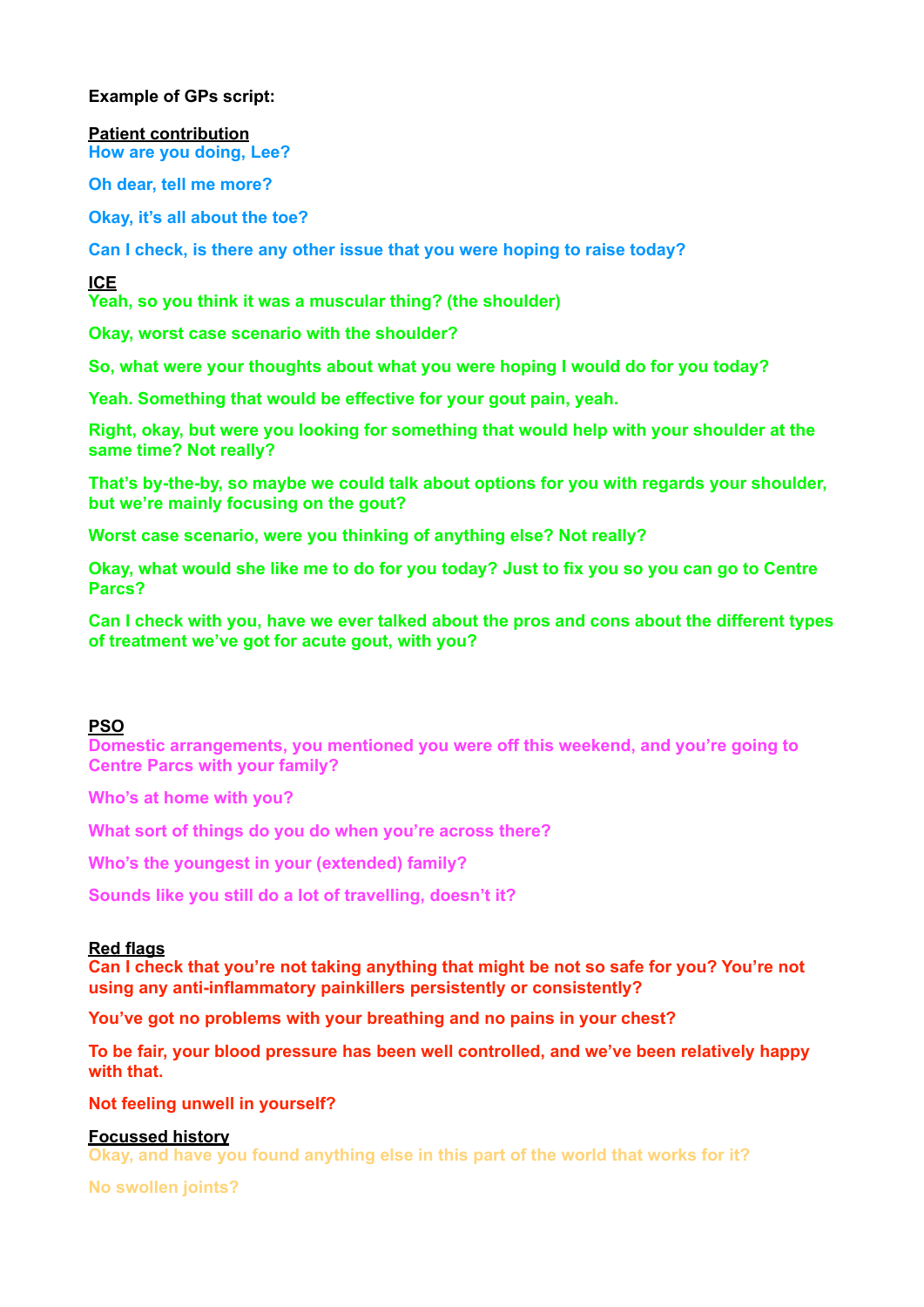## **And the gout only ever affects this big toe?**

## **Always the same one, isn't it?**

**You take a tablet to help you when your gout comes on, what do you take?** 

## **Focussed examination**

**Why don't we take a peek at it for you? We've done your weight relatively recently, haven't we?** 

## **Identify problem and explain diagnosis**

**We've got you at 114kg, so maybe that's something that we could touch upon. Are you getting support from our diabetes team?** 

**Well, put yourself back together. It doesn't seem to be anything else, and I think it's reasonable to treat it at the first suggestion, as gout.**

## **Check understanding**

**Does that make sense? Okay, questions?**

## **Develops management plan / shares management plan**

**But because you're on treatment for your blood pressure, then it's (ibuprofen) not the best treatment, because it puts your blood pressure up. We could offer you something safer, so we can come back to that.**

**Okay. I'm not going to do your blood pressure, because you've had - you're having that looked after by Janet and she's targeting your weight, but can I ask you, perhaps, to talk with Janet after you've listened to our website, about weight and about diabetes. So, we can see if we can help you with that. Is that okay?** 

**Well if you're consistently—repeatedly getting more of the gout episodes, we may review the dose of the allopurinol, come back to that. So, I'm going to recommend a treatment for your gout, okay. It's called colchicine, have you ever used it before? Have you heard of it before? So, it's an effective treatment that works consistently well with the majority of people that get gout.** 

**If you take it in too high a dose, it might make you nauseated or cause diarrhoea, so we just recommend that you restrict it to one tablet twice a day, whenever the gout's there. Okay?** 

**You can use it as a preventative treatment, too, but we tend mostly to confine it just to using it if we're increasing your dose of allopurinol, just to make sure that as we're increasing the dose of allopurinol that you're not prone to another episode of gout. So, for treatment, one tablet twice a day, and usually ten days' worth is more than enough.** 

**Okay. So, take it while you've still got any suggestion of symptoms and then when the symptoms have gone for three or four days and then you can stop it.** 

**I would keep on the allopurinol – it's important that your allopurinol is consistent, and you're using it all the time, so don't stop and start it. But, if you're finding you're having frequent episodes of gout, then we really ought to be reviewing whether that's the right dose for you. Does that make sense?** 

**So, diet's important.** 

**Also, alcohol can be important, and dehydration can be important, so there may be aspects of your diet and your drinking habits…** 

**You don't think it's anything to do with Australia; how long have you been back now?** 

**Yeah, okay. So, some lifestyle changes while you were travelling, I guess? Because sometimes when you're on a flight, you can be prone to getting a bit dehydrated, as well.**